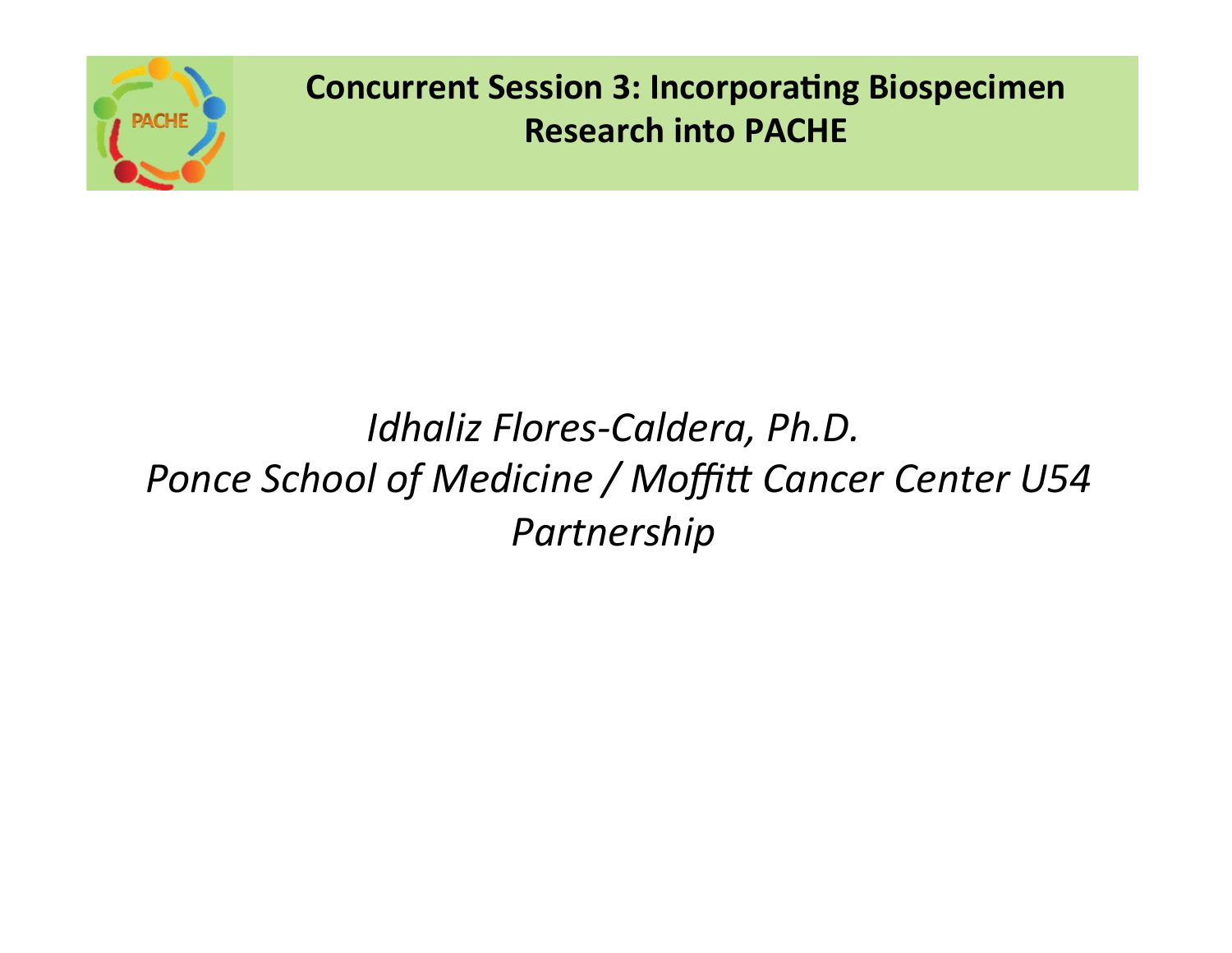

# **Biobanking in Puerto Rico: Challenges and Opportunities**



Idhaliz Flores-Caldera, PhD Professor, Microbiology and Ob-Gyn Ponce Health Sciences University Co-Leader Puerto Rico Biobank (Co-Leader MCC: Dr. Teresita Muñoz-Antonia) 

> **2016 PACHE WORKSHOP Rockville, Maryland June 13-14, 2016**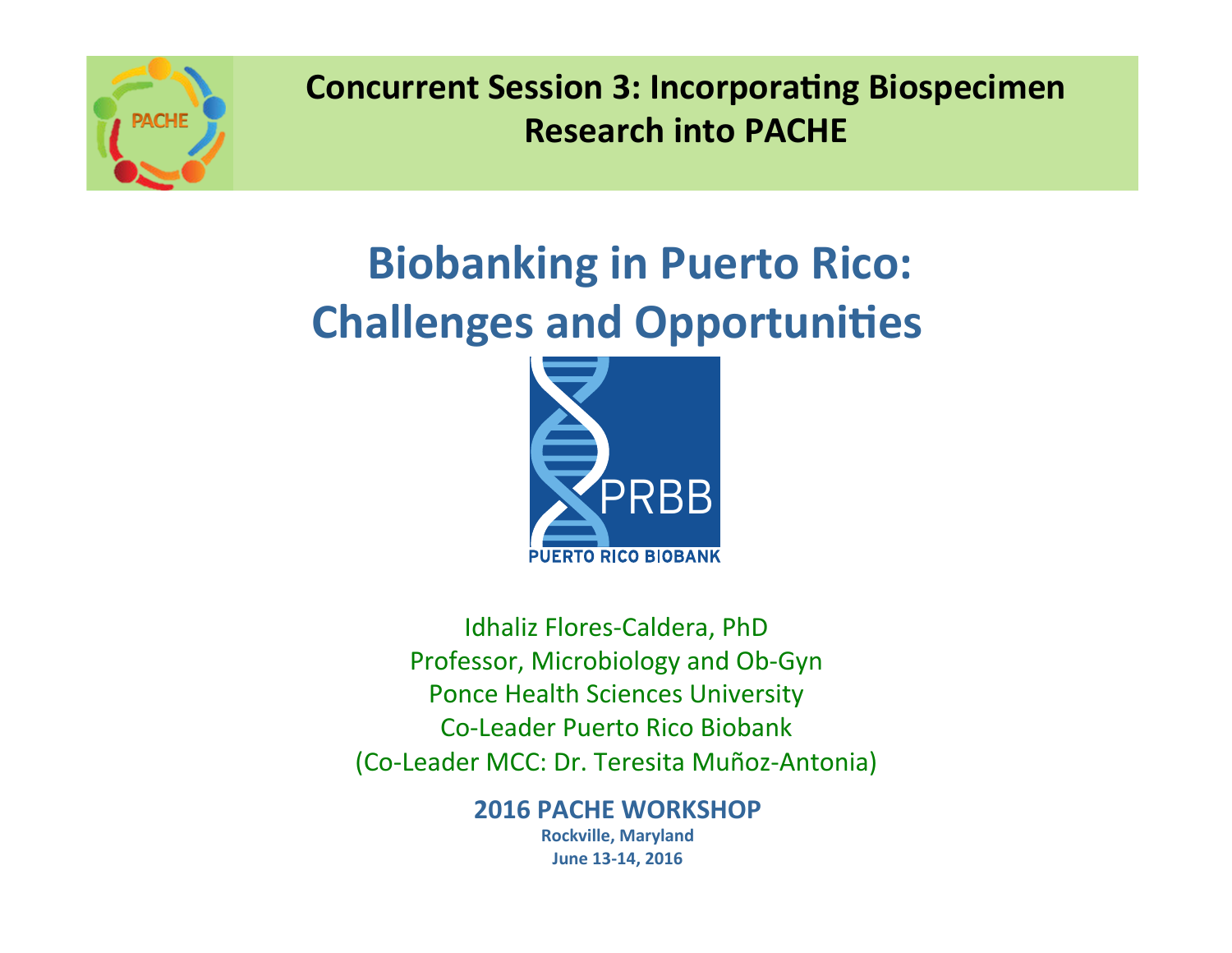

#### **Summary: Challenges & Lessons Learned**

**Build interest and enthusiasm among hospital** administrators and clinical faculty

**Inventory and data management system** 

**Development, harmonization and implementation of SOPs** 

**Clear information about benefits to hospitals,** doctors, residency programs

Access to a user-friendly system for coding and **keeping track of samples - BMS** 

**Multiple meetings, training sessions, retreats to** discuss issues and implementation plans

**Collection of serum/plasma** 

**Expansion of collection to other hospitals** 

**Clinical data abstraction, Tx outcomes** 

**Additional personnel and** resources needed

**Increasing tissue usage** 

**Sustainability**

Advertisement of resources and of distribution protocol, assess investigator-driven needs Grants, other initiatives, institutional committment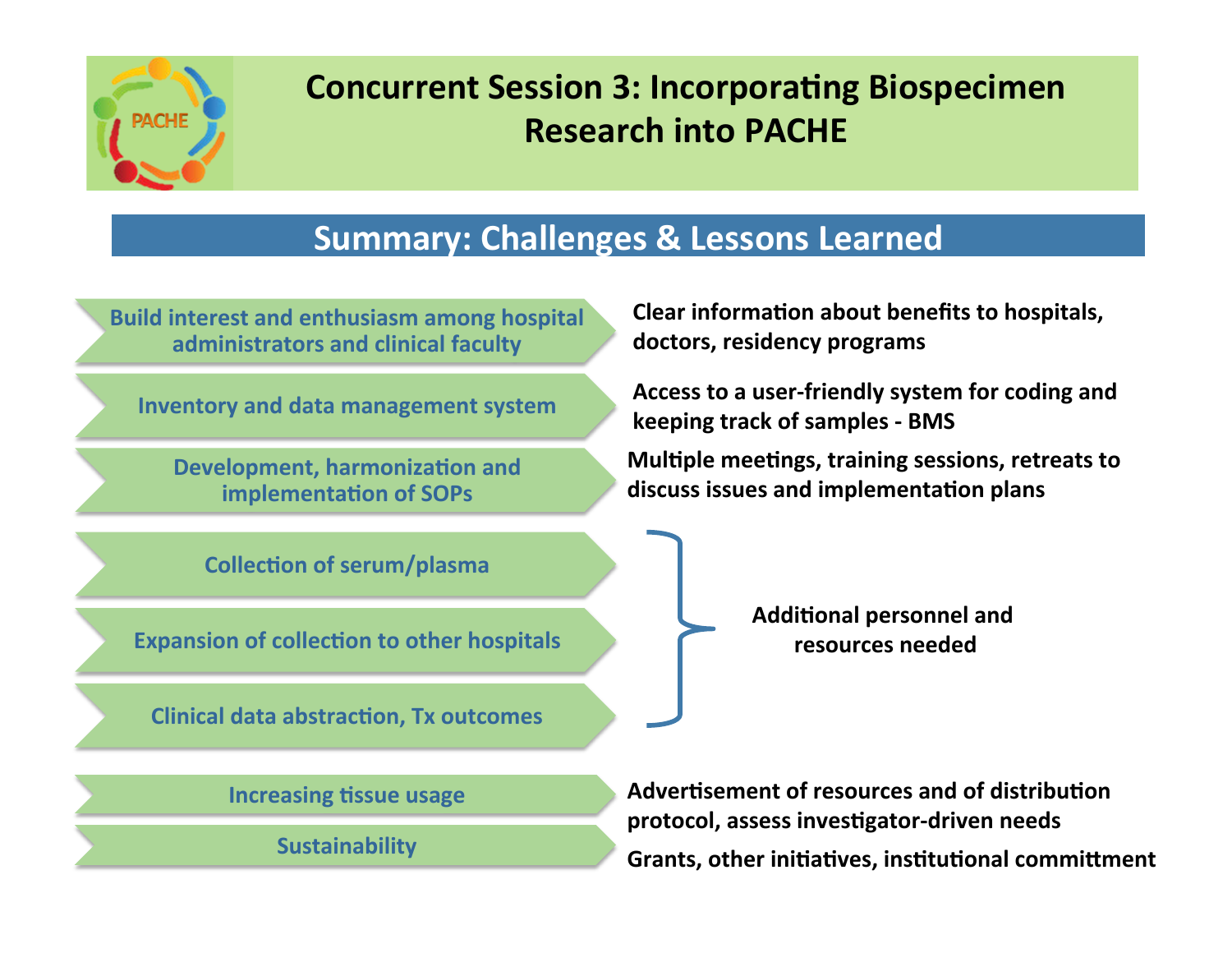

## **Summary: Opportunities**

- Opportunities for research in a *unique population* underrepresented in other cohorts - with *admixture data*.
- Opportunities to teach about biobanking and research to **doctors in** *training* and the *community*.
- Opportunities for collaboration via development of *shared resources* (e.g., breast, colon and lung TMA)
- Last but not least....the PRBB impacts all levels of the Partnership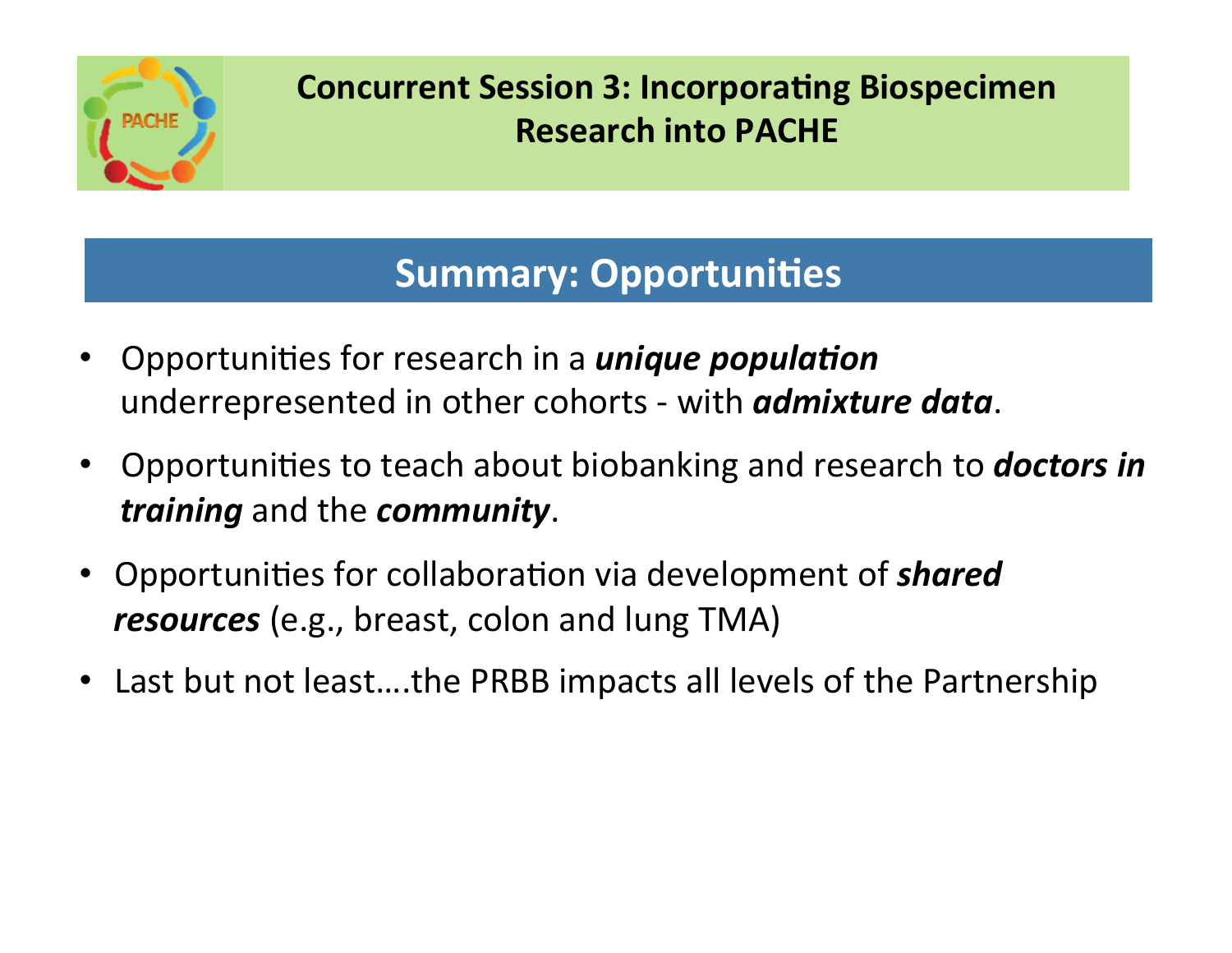**National Cancer Institute U.S. DEPARTMENT OF HEALTH AND HUMAN SERVICES National Institutes of Health** 

# **Biorepositories and Biospecimen Research Branch (BBRB)**

# NCI Resources for Biobanking

Helen M. Moore Biorepositories and Biospecimen Research Branch Cancer Diagnosis Program, DCTD Partnership to Advance Cancer Health Equity Investigators Meeting June 13, 2016

**U.S. DEPARTMENT OF HEALTH AND HUMAN SERVICES** 

**National Institutes** of Health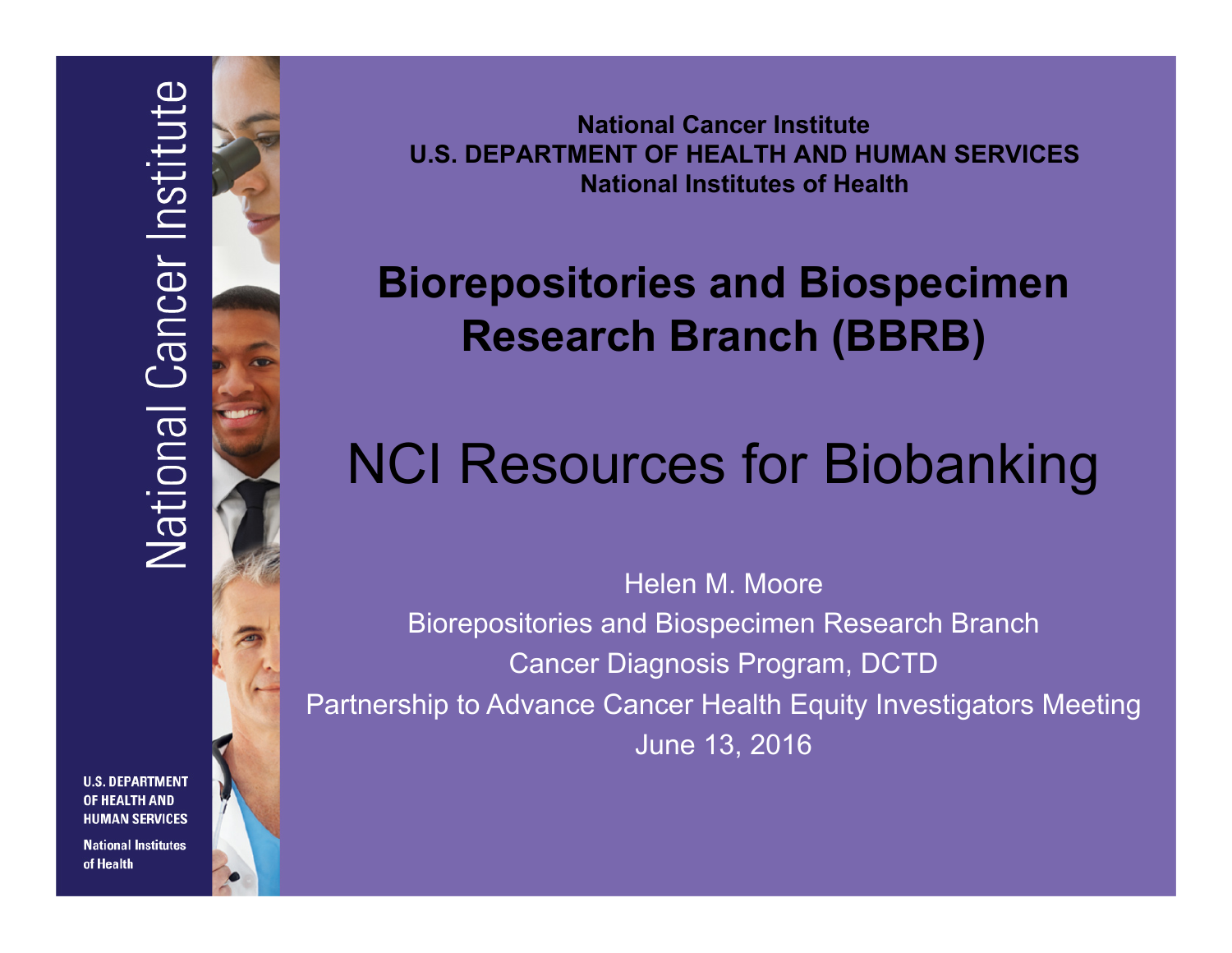

# **BBRB Mission**

To provide leadership, tools, resources, and policies in biobanking for the global biomedical research community, to enable translational research and precision medicine for patients.

# **Improving Biospecimen Processes is Essential to Enable Better Research, Clinical Trials, and Molecular Medicine**

- **Challenges**:
	- Variability of Biospecimen Collection
	- Molecular Integrity of biospecimens
	- Sustainability
- Solutions:
	- The NCI Best Practices for Biospecimen Resources
	- Biospeciment Research Database (BRD)
	- Online tool: Biobank Economic Modeling Tool (BEMT)

http://biospecimens.cancer.gov

https://bemt.nci.nih.gov/bemt/public/index https://brd.nci.nih.gov/brd/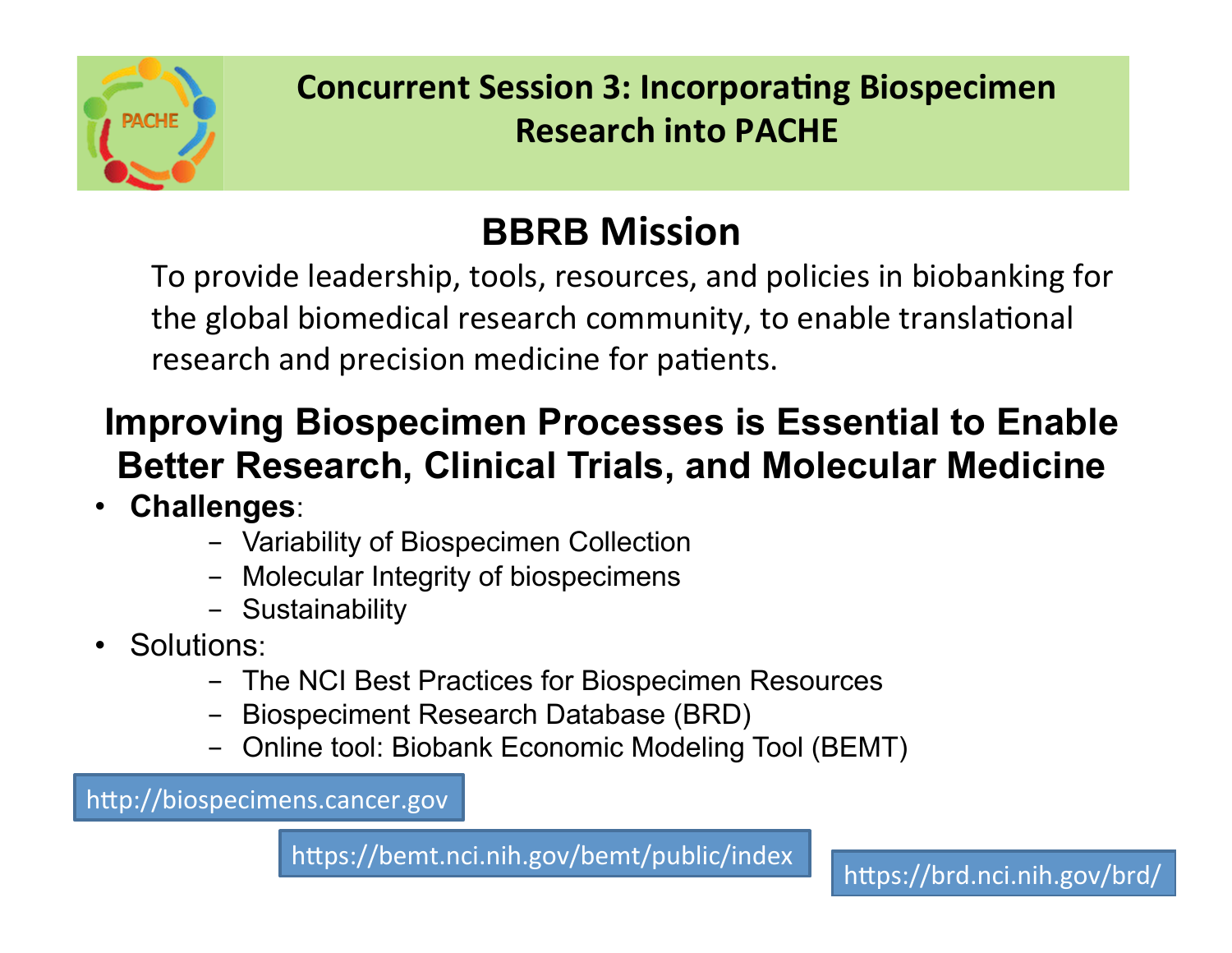

# NCI Resources for Biobanking

**BRISQ**: publication standards for studies utilizing biospecimens

- $-$  Goal: improve research reproducibility
- $-$  International project
- $-$  Integration continuing (e.g. inclusion in *Nature* and *Science Translational Medicine* instructions to authors)

#### **BBRB Patient Brochure**

- Comprehensive patient education brochures on the importance of specimen donation
- Available in English and Spanish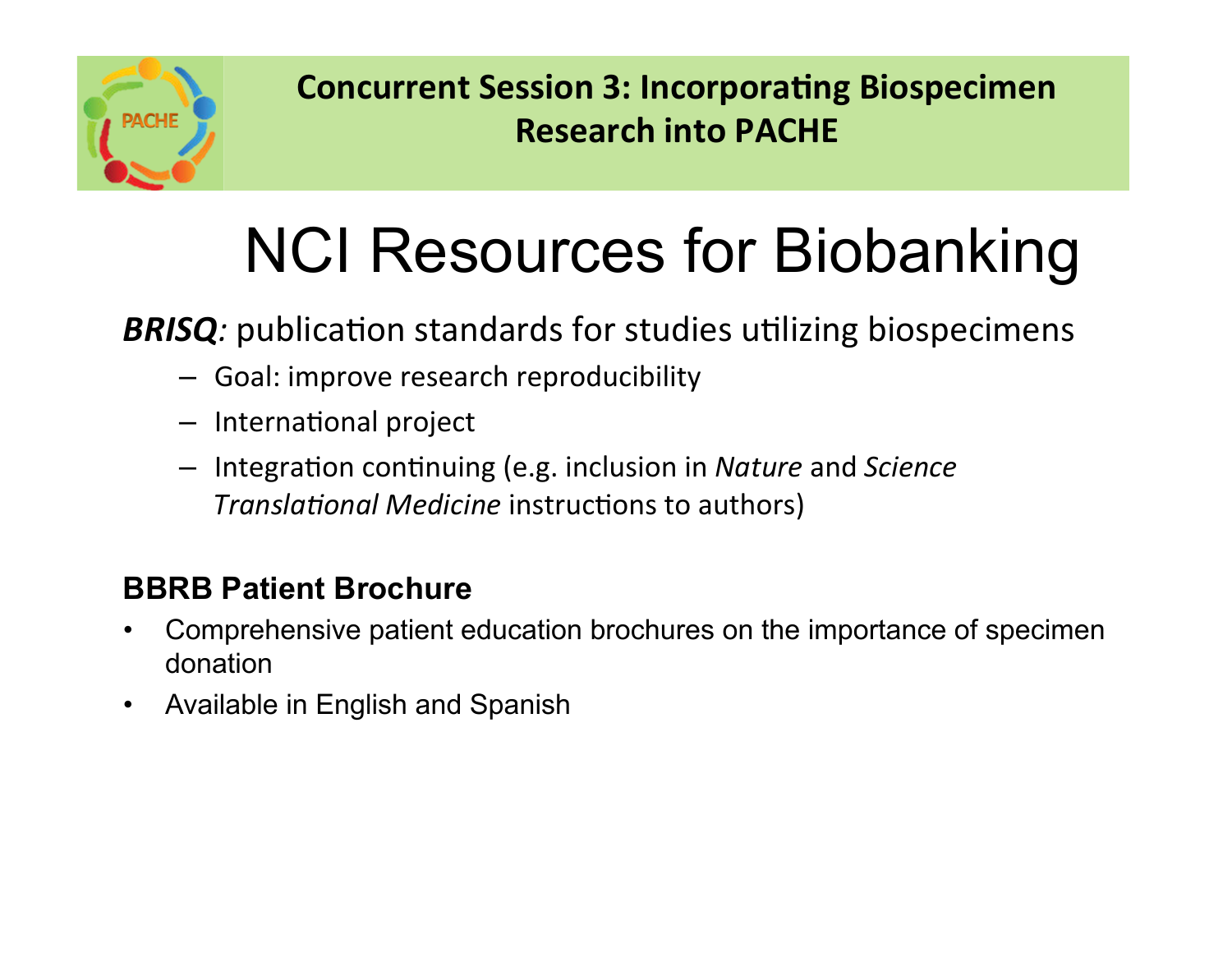



**Science :** A representation of how variation in the human genome affects gene expression among individuals and tissues. Colors and shapes show variations between people and within individuals.